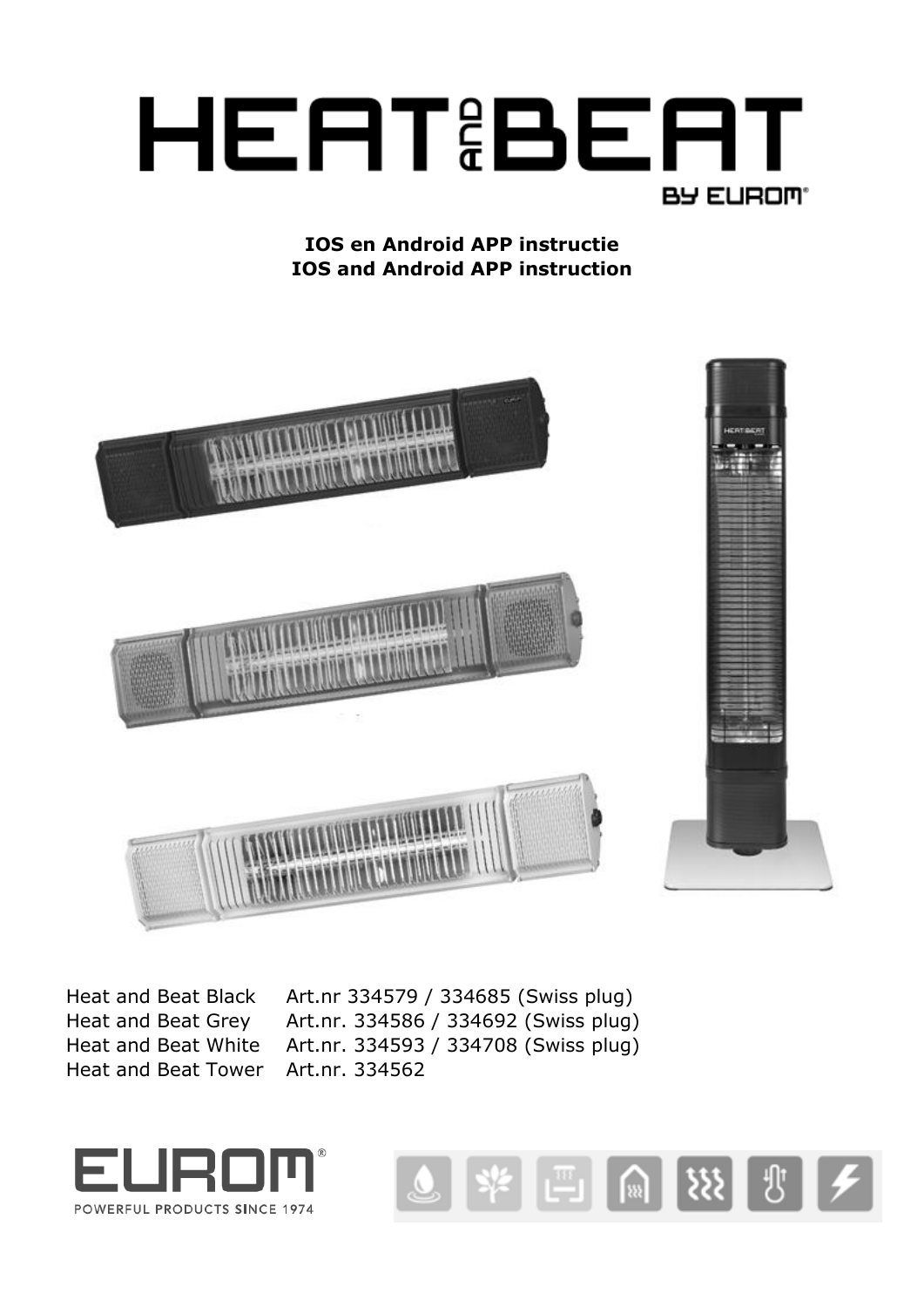- **- Open de APP Store of Google Play op uw toestel**
- **-** *Open the APP Store or Google Play on your device*









 *IOS Android* 

- **- Download de Eurom Heating APP:**
- *- Download the Eurom Heating APP:*

| $0 \le T5$<br>$-125$<br>P 0 |  |
|-----------------------------|--|
|                             |  |

- **- Voor gebruik van de APP dient Bluetooth ingeschakeld te zijn**
- *- Bluetooth should be switched on before using this APP*
- **- Schakel de heater in, d.m.v. de hoofdschakelaar aan de zijkant / achterkant van het apparaat Bij de Tower ook het paneel inschakelen**
- *- Switch on the heater by using the main switch on the side or back of the unit At the Tower also switch the display on*
- **- Open vervolgens de 'Eurom heating' APP op uw toestel**
- *- Then open the 'Eurom heating' APP on your device*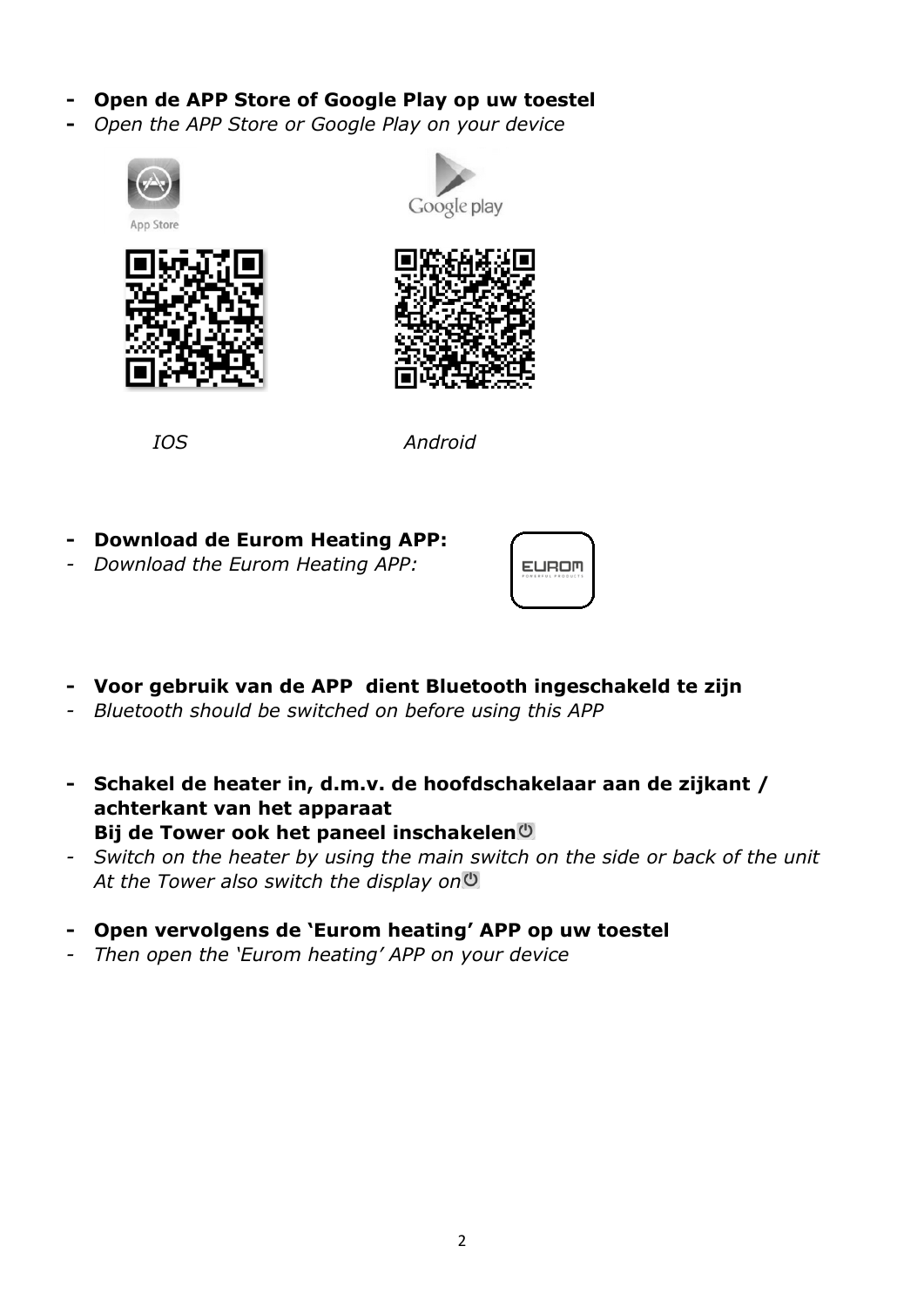- **- Om het apparaat in verbinding te brengen met de APP dient u de volgende stappen te nemen:**
- *- For connecting the heater with the APP, please follow the steps below:*

|                        | <b>EUROM</b><br>FOWERFUL PRODUCTS | <b>EUROM</b><br>FOWERFUL PRODUCTS |                                                                                                              |                                    | Heaters | <b>EUROM</b><br>rower | Set Password                      |        | ters |
|------------------------|-----------------------------------|-----------------------------------|--------------------------------------------------------------------------------------------------------------|------------------------------------|---------|-----------------------|-----------------------------------|--------|------|
|                        | ALL                               | Eurom                             |                                                                                                              | $\overset{\circ}{\hookrightarrow}$ |         | Euron                 | Password<br>Please input the pass |        |      |
|                        |                                   |                                   |                                                                                                              |                                    |         |                       | Cancel                            | OK     |      |
| $\mathbf{\Theta}$<br>津 | ۞<br>⊡                            | $\equiv$                          | $-\bigcirc_{i}^{\mathbb{L}}\hspace{-0.1cm}\bigcirc_{\mathbb{L}}^{\mathbb{L}}\hspace{-0.1cm}=\hspace{-0.1cm}$ | $\Box$                             | ♦       | 三                     | ÷ģ-                               | $\Box$ | ◎    |



- **- Selecteer in het beginscherm de 'button' links onderin (Fig. 1)**
- *- Select the button in the below left corner of the home screen (Fig. 1)*
- **- Voor inschakeling van het apparaat klikt u op het balkje (Fig. 2)**
- *- To switch on the heater, please select the bar (Fig. 2)*
- **- Bij gebruik voor de eerste keer zal er om een password gevraagd worden, het standaard ingestelde wachtwoord is:** *12345678* **(Fig. 3)**
- *- For first time use of the heater, a password will be asked. The password is automatically set to: 12345678 (Fig. 3)*
- **- Wanneer het wachtwoord niet wordt geaccepteerd geldt voor de hangende Heat and Beat:**

**druk de resetknop aan de zijkant 10 seconden in en voor de Heat and Beat Tower geldt:**



**toets de 3 toetsen (3 seconden) in tot het display flikkert. Daarna kunt u het wachtwoord opnieuw invoeren bij het starten van de APP.**

*- If the password is not accepted than press and hold the reset button on the side of the unit for 10 seconds this is for the hanging Heat and Beat, for the Heat Beat Tower following below instruction:*



*press the 3 buttons (3 seconds) until the touch screen is flickering. Now You can fill in the password again by starting the APP.*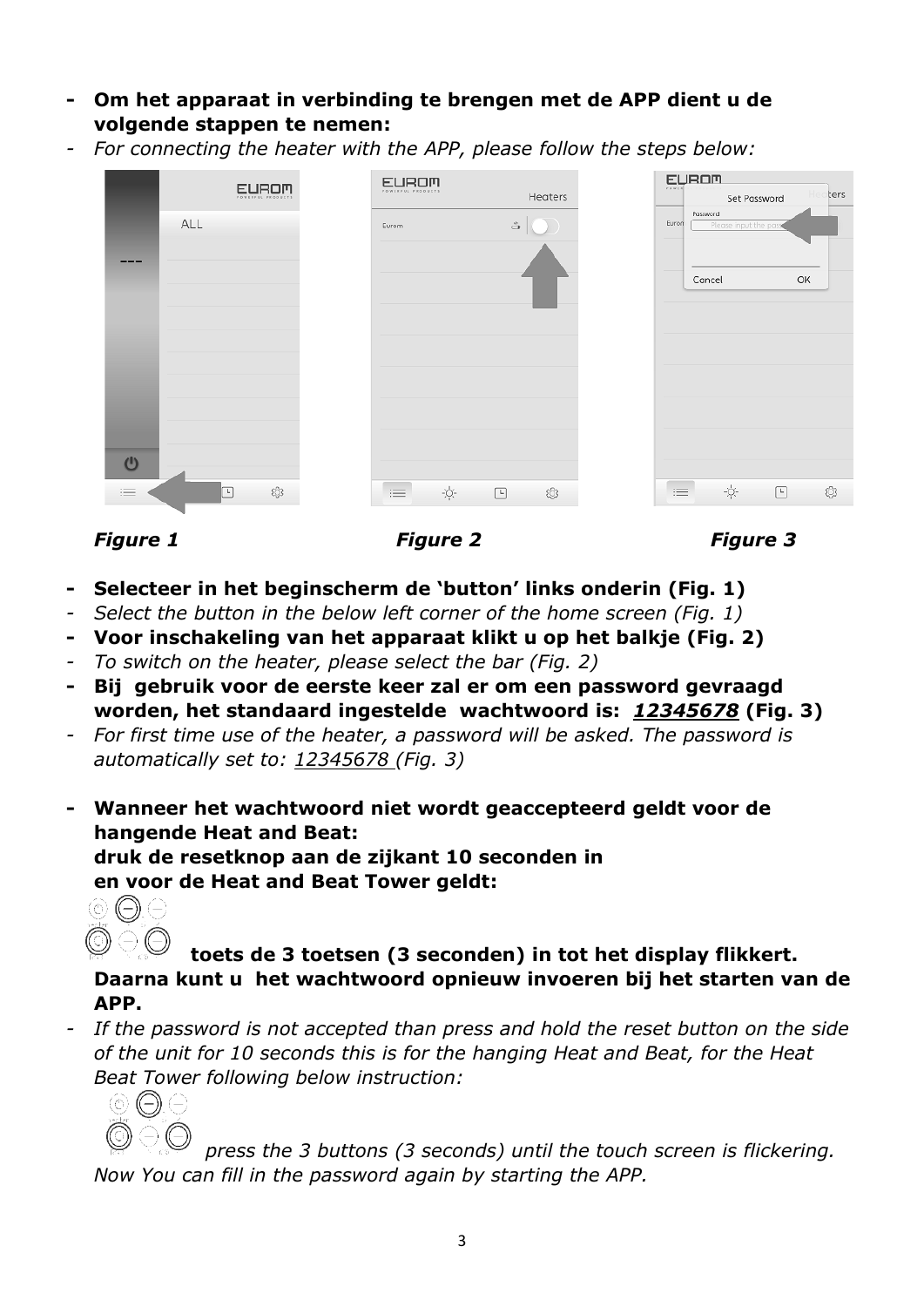- **- Het apparaat is nu verbonden met uw toestel en klaar voor gebruik**
- *- The heater is connected and ready for use*
- **- Voor het instellen van het warmtevermogen klikt u eenmaal op het zonnetje onderin**
- *- To set the heat capacity, please select the small sun-icon below*

#### **Vervolgens wordt het scherm van Fig. 4 getoond:**

*Thereafter, below screen of Fig. 4 will be shown*





- **- Selecteer de Eurom Heater en via de verticale balk links in het scherm kunt u de variabele warmte instellen**
- *- Select the Eurom Heater and using the vertically bar on the left of the screen you are able to set the variable warmth*

## **Speakers in schakelen en Bluetooth verbinding tot stand brengen**

Schakel dmv.  $\bigcirc$  toets van de afstandsbediening speakers en Bluetoothverbinding van de Heat and Beat in (4 seconden ingedrukt houden). Voor het eerste gebruik dient u op uw tablet c.q. smartphone via Instellingen > Bluetooth de geluidsfunctie van de Heat and Beat te selecteren (Eurom Beat). Wanneer u nu uw telefoon of tablet gebruikt voor het afspelen van muziek (of nieuwsberichten, een filmpje, uw telefoon etc.), zal het geluid uit de speakers van de Heat and Beat komen.

### **Turning on the speakers and establishing the Bluetooth connection**

Use the  $\bigcirc$  button on the remote control to turn on the speakers and Bluetooth connection for the Heat and Beat (hold down for 4 seconds). Before using for the first time, select the volume function of the Heat and Beat (Eurom Beat) on your tablet or smartphone via Settings > Bluetooth. Now, when you use your smartphone or tablet to play music (or news, a film, your phone etc) the sound will come from the Heat and Beat speakers.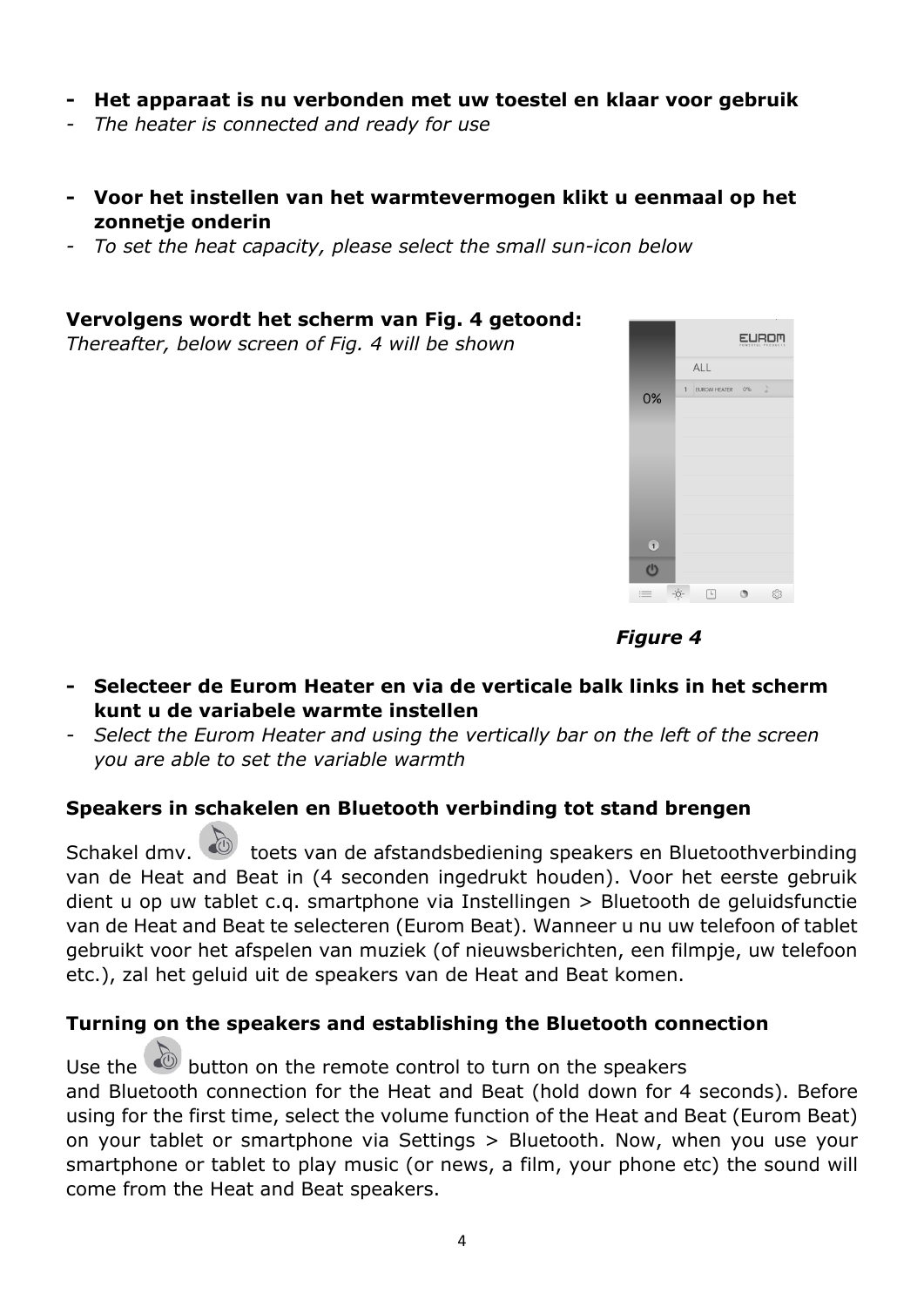

- **- Selecteer het muzieksymbool om de speaker bluetooth verbinding te maken (Pairing), de speaker aan te zetten**  $\bullet$  **en het volume te regelen (fig. 5,6)**
- *- using the music symbol the Bluetooth connection can beset (Pairing), the speaker can turned on and the volume can be set (fig. 5,6)*
- **- Via het klokje onderin kunt u de timer instellen voor uitschakeling van het apparaat**
- *- Using the clock-icon below you are able to set the timer for automatically switch off the heater*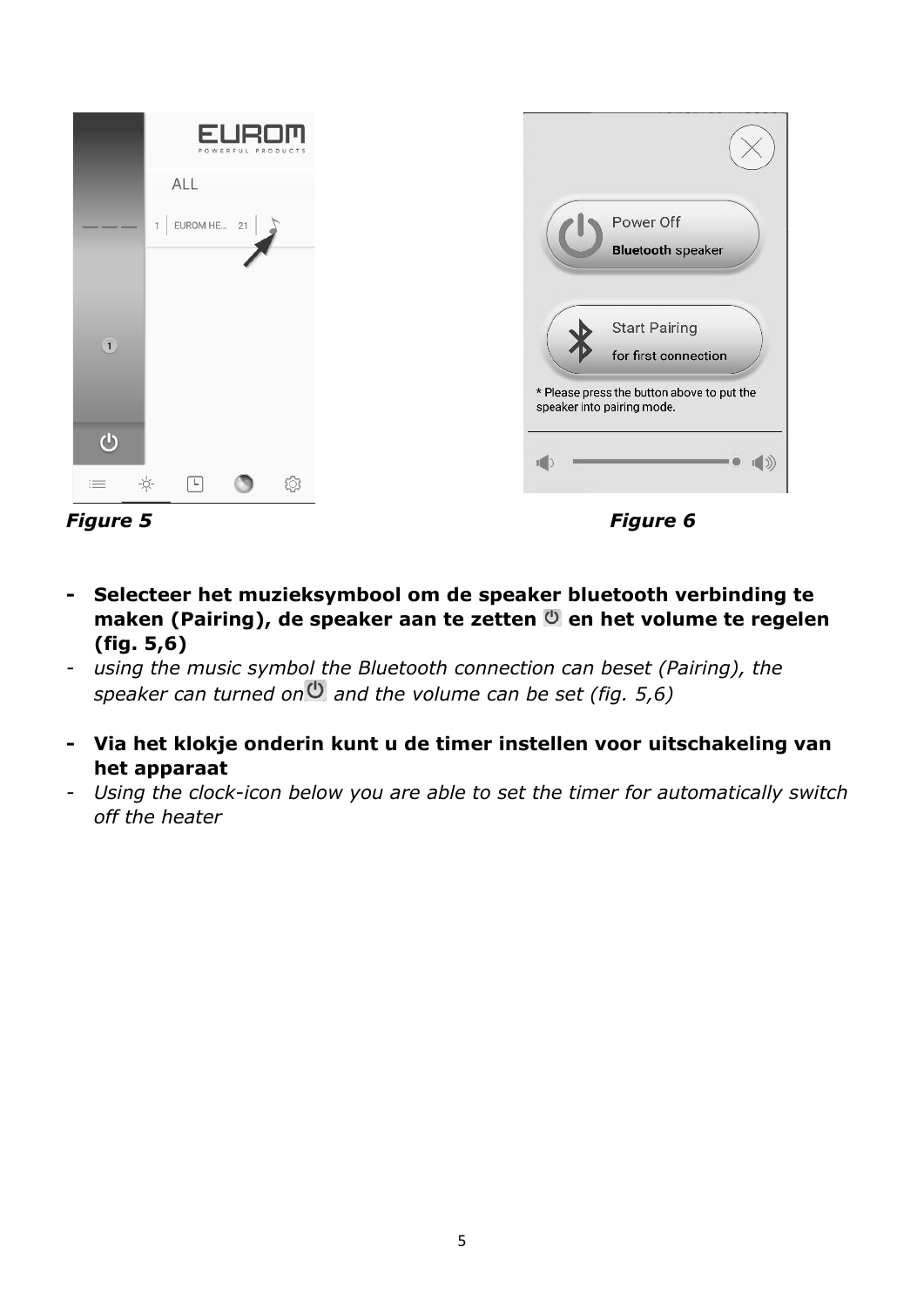- **- Via het kleuren icoontjes kunt u de LED achtergrond verlichting instellen (fig. 7,8)**
- *- Using the color-icon you are able to set the LED background light (fig. 7,8).*

| <b>EUROM</b><br>PRODUCTS<br>POW                                                                                                           | Back                   | Color                                                                                                           |
|-------------------------------------------------------------------------------------------------------------------------------------------|------------------------|-----------------------------------------------------------------------------------------------------------------|
| Color<br><b>EUROM HEATER</b>                                                                                                              |                        |                                                                                                                 |
|                                                                                                                                           |                        |                                                                                                                 |
|                                                                                                                                           |                        |                                                                                                                 |
|                                                                                                                                           |                        |                                                                                                                 |
|                                                                                                                                           |                        |                                                                                                                 |
|                                                                                                                                           |                        |                                                                                                                 |
|                                                                                                                                           | save                   | preset                                                                                                          |
|                                                                                                                                           | $\odot$<br>$\bigoplus$ | SMOOTH<br><b>BEAT</b>                                                                                           |
|                                                                                                                                           |                        |                                                                                                                 |
|                                                                                                                                           |                        |                                                                                                                 |
|                                                                                                                                           | $-\phi$ -<br>I         | $\circ$<br>♦<br>$\begin{tabular}{ c c } \hline \quad \quad & \quad \quad & \quad \quad \\ \hline \end{tabular}$ |
| $-\frac{1}{2}O(-$<br>۞<br>$\begin{tabular}{ c c } \hline \quad \quad & \quad \quad & \quad \quad \\ \hline \end{tabular}$<br>$\circ$<br>三 |                        |                                                                                                                 |

## *Figure 7 Figure 8*

**Het is mogelijk om meerdere voorkeurskleuren op te slaan. In de smooth setting wordt een kleur weergeven in de BEAT setting zal de kleur op de beat veranderen.**

*It is possible to save preferred colors. In the smooth the LED will show 1 color, in the BEAT setting the color will change according beat.*

## **Diverse instellingen:**

*Various settings:*

- **- In het beginscherm kunt u met het radertje rechts onderin diverse instellingen wijzigen**
- *- In the home screen you are able to change settings by using the cog-icon in the below right corner*

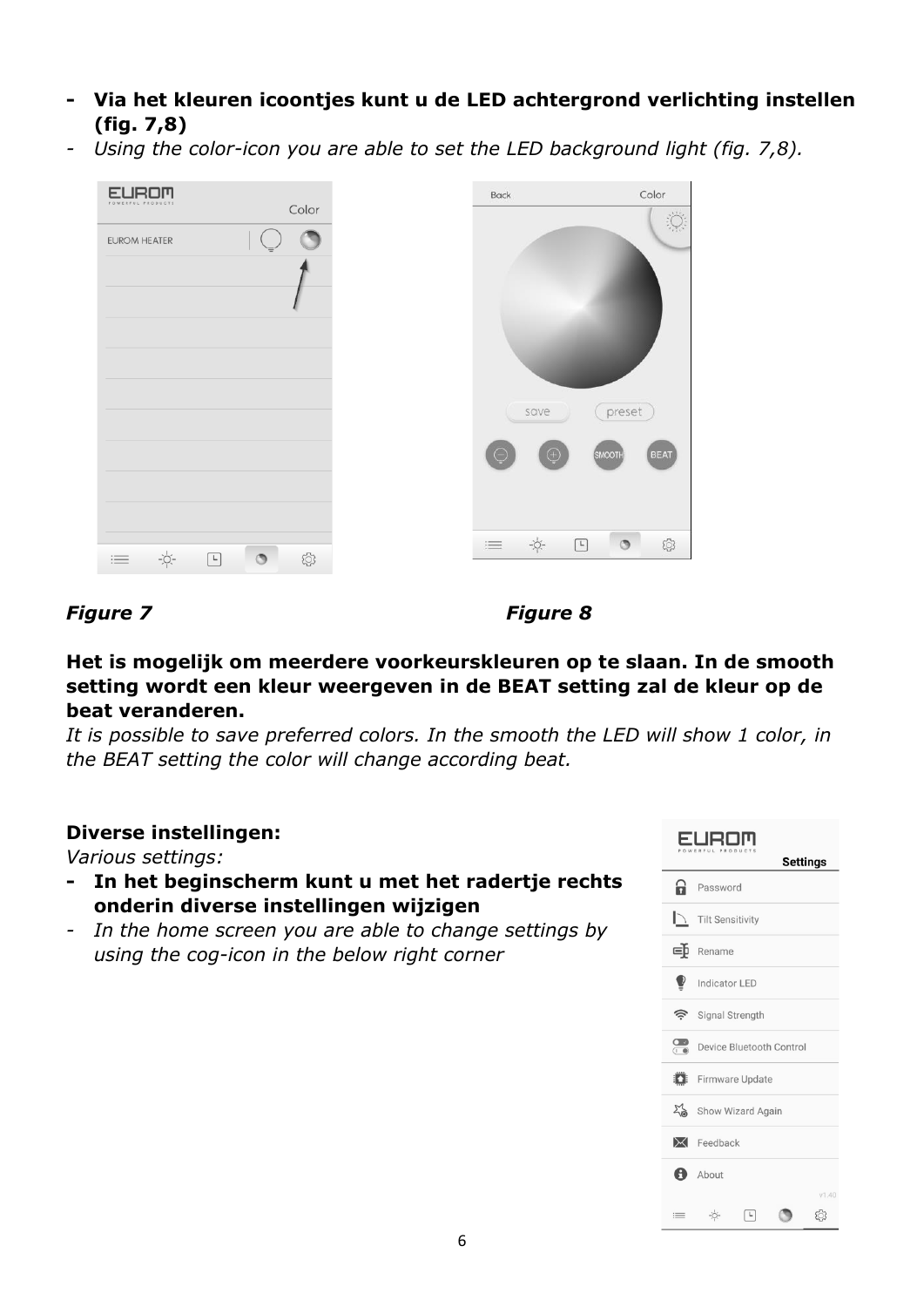| Password:                 | Wijzig het password                                                           |
|---------------------------|-------------------------------------------------------------------------------|
| Tilt sensitivity:         | Change Password<br><b>Werkt niet</b>                                          |
| Rename:                   | Not working<br>Wijzig / personaliseer de naam van de                          |
|                           | terrasverwarmer<br>Modify/personalize the name of the heater                  |
| Indicator LED:            | <b>Werkt niet</b><br>Not working                                              |
| Signal Strength:          | Controleer de Bluetooth signaalsterkte<br>Check the Bluetooth signal strength |
| Device Bluetooth Control: | <b>Bluetooth besturingscontrole</b><br><b>Bluetooth control</b>               |
| Firmware Update:          | Update de app naar de laatste versie<br>Update the app to the latest version  |
| Show Wizard Again:        | Uitleg van het menu weergeven<br>Show the explanation of the menu             |
| About:                    | Algemene app informatie<br>General app information                            |

- **De heater kan slechts door één IOS of Android toestel bediend worden** *The heater can be controlled by one IOS or Android device*
- **Voor bediening via APP dient de meest recente versie van IOS of Android gedownload te zijn**

*For control by APP, the latest IOS or Android version should be downloaded*

## **Waarschuwing!**

**Wanneer u het apparaat alleen met de afstandsbediening (of met de APP) uitschakelt, blijft het 'stand-by' staan. Schakel het apparaat dus altijd uit met zowel de afstandsbediening (c.q. APP) als de aan/uit-schakelaar en neem de stekker uit het stopcontact!**

**Wanneer de APP buiten het Bluetooth bereik komt zal de verbinding met het apparaat verbroken worden. De Heater zal echter wel blijven branden en de ingestelde instellingen zullen bewaard blijven. Schakel het apparaat daarom altijd handmatig uit via de schakelaar aan de zijkant en laat het nooit onbeheerd achter.**

### Warning!

*When you switch off the heater by only using the remote (or APP), the heater will remain stand-by. Always switch off the heater by using the remote (or APP) as well as the main switch on the side of the unit and unplug it from the electrical outlet. When the APP will be out of Bluetooth reach, there will be no more connection with the heater. However the heater will remain burning and the actual settings will be saved. Do not leave the heater unattended and always use the main switch on the side of the unit to switch off the heater.*